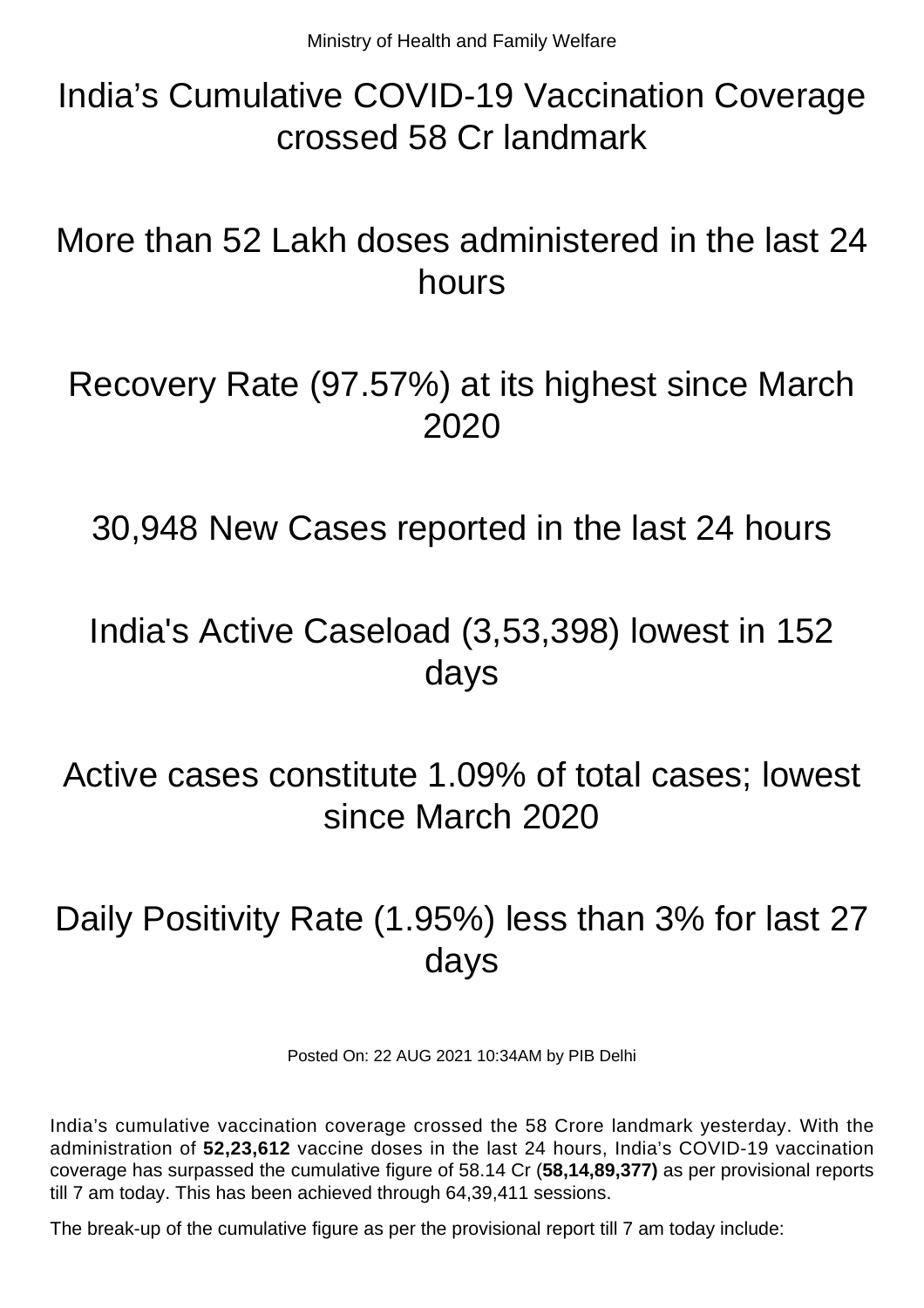| <b>HCWs</b>           | 1 <sup>st</sup> Dose | 1,03,53,366     |
|-----------------------|----------------------|-----------------|
|                       | 2 <sup>nd</sup> Dose | 82,10,206       |
| <b>FLWs</b>           | 1 <sup>st</sup> Dose | 1,83,03,885     |
|                       | 2 <sup>nd</sup> Dose | 1,25,60,909     |
| Age Group 18-44 years | 1 <sup>st</sup> Dose | 21,63,66,206    |
|                       | 2 <sup>nd</sup> Dose | 1,93,27,127     |
| Age Group 45-59 years | 1 <sup>st</sup> Dose | 12,24,63,403    |
|                       | 2 <sup>nd</sup> Dose | 4,87,01,565     |
| Over 60 years         | 1 <sup>st</sup> Dose | 8,32,68,790     |
|                       | $2^{nd}$<br>Dose     | 4, 19, 33, 920  |
| Total                 |                      | 58, 14, 89, 377 |

The Union Government is committed to accelerating the pace and expanding the scope of COVID-19 vaccination throughout the country.

The recovery of **38,487** patients in the last 24 hours has increased the cumulative tally of recovered patients (since the beginning of the pandemic) to **3,16,36,469.**

Consequently, India's recovery rate stands at **97.57%**, the highest since March 2020.



Sustained and collaborative efforts by the Centre and the States/UTs continue the trend of less than 50,000 Daily New Cases that is being reported for fifty-six consecutive days now.

30,948 new cases were reported in the last 24 hours.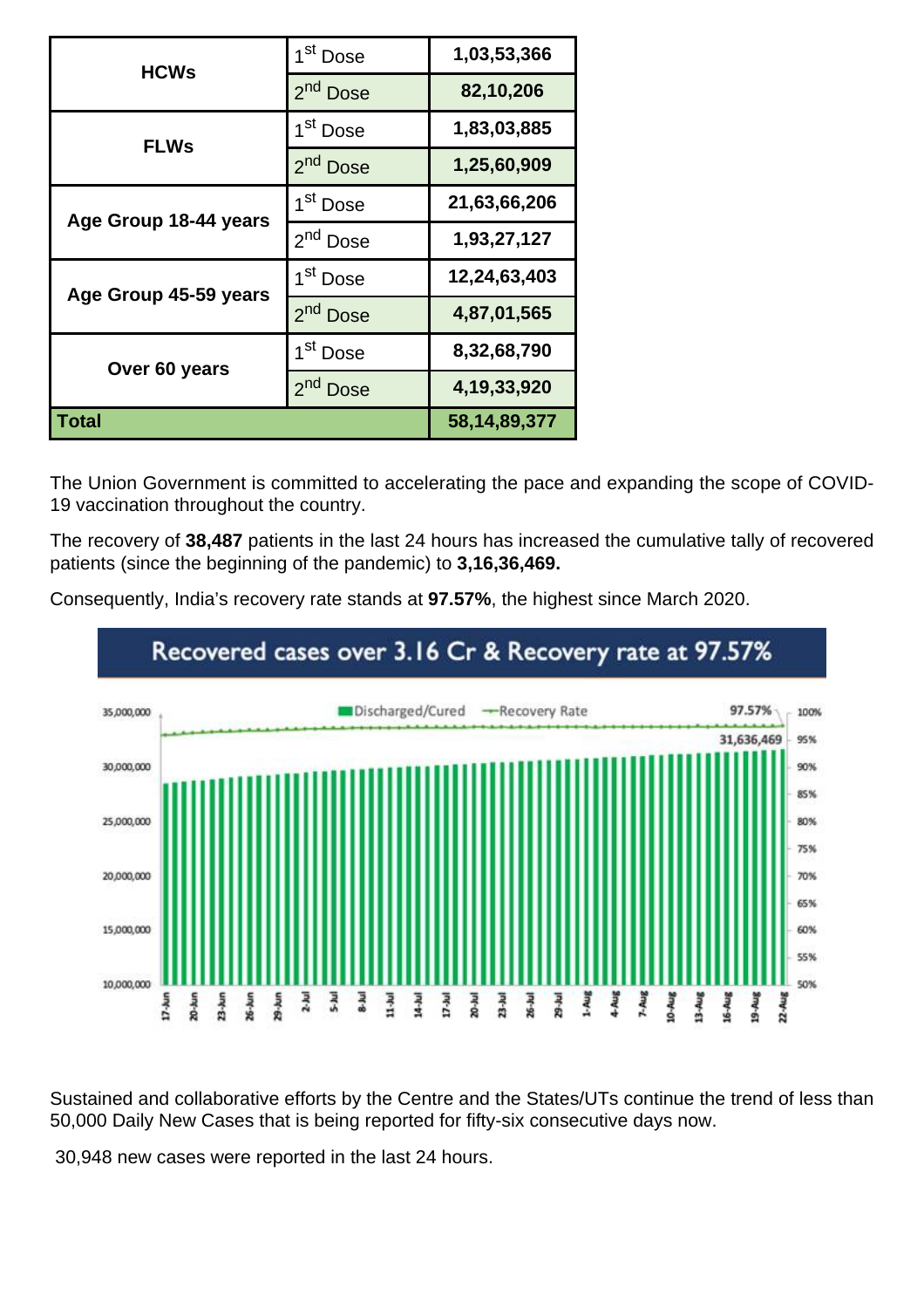#### 31k New Cases reported in last 24 hrs



High recoveries and a low number of new cases have subsided the Active Caseload to **3,53,398** which is at its **lowest in 152 days.** Active cases presently form only **1.09%** of the country's total Positive Cases which is the lowest since March 2020.



The testing capacity across the country continues to be expanded. The last 24 hours saw a total of 15,85,681 tests being conducted. India has so far conducted over **50.62 Cr (50,62,56,239**) cumulative tests.

While testing capacity has been enhanced across the country, **Weekly Positivity Rate at 2.00% remains less than 3% for the last 58 days now.** The **Daily Positivity rate stands at 1.95%.** The daily Positivity rate has remained below 3% for the last 27 days and below 5% for 76 consecutive days now.